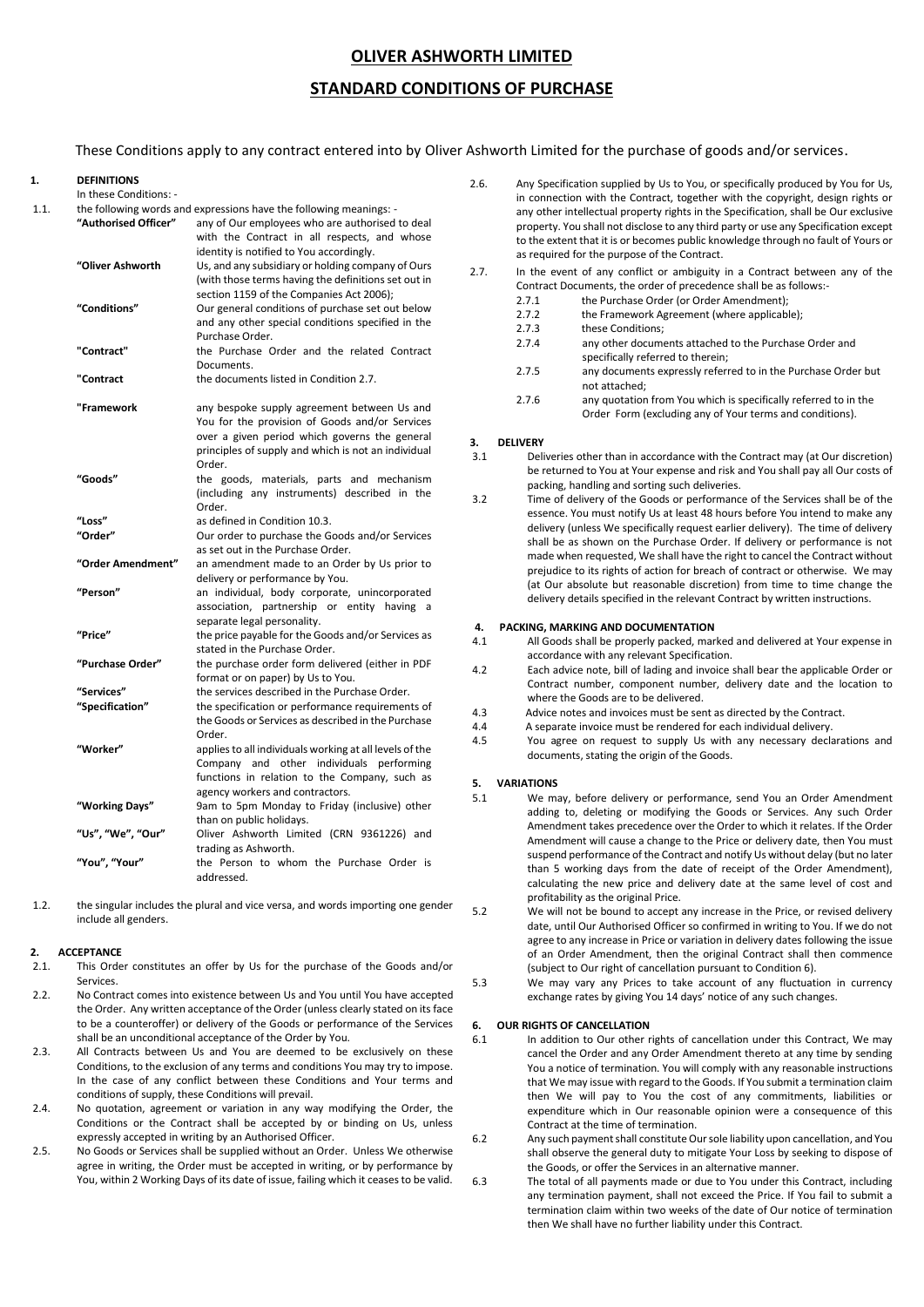# **7. INCORRECT DELIVERY**

- All Goods must be delivered at the delivery point specified on the Contract or Purchase Order. If Goods are incorrectly delivered, You will be held responsible for any additional expense involved in handling and delivering then to their correct destination.
- 7.2 We shall be under no obligation to verify if the deliveries of any Goods and/or Services comply with the quantities and/or the quality described in a Contract except and strictly limited to confirming the existence of a Contract for the delivered goods and/or Services in principal. You shall at all times be solely liable for the correct delivery of Goods and performance of Services.

## **8. LATE DELIVERY**

If the Goods or any part of them are not delivered by the time or times specified in the Contract then We may by written notice cancel any undelivered balance of the Goods. We may also return for full credit and at your expense any Goods that in Our opinion cannot be used owing to this cancellation. In the case of Services, We may have the work performed by alternative means and any additional costs reasonably so incurred shall be at Your expense. This shall not affect any other rights that We have.

# **9. QUALITY AND DESCRIPTION**

- The Goods shall:
	- 9.1.1 conform in every respect with the provisions of the Specification;
	- 9.1.2 be capable of all standards of performance specified in the Contract;
	- 9.1.3 be fit for any purpose made known to you expressly or by implication and in this respect We rely on your skill and judgment;
	- 9.1.4 be of first class materials and workmanship;<br>9.1.5 correspond to their description or any
	- correspond to their description or any samples, patterns, drawings, plans and specifications referred to in the Contract;
	- 9.1.6 be of satisfactory quality;
	- 9.1.7 comply with any current legislation.
- 9.2 All Services shall likewise be state of the art and must meeting the governing Specifications referred to in the Contract as to quality and description.

## **10. LIABILITY**

- 10.1 You will fully and effectively indemnify Us on demand against any Loss which results from Your failure to comply with any terms of the Contract or from Your performance of the Contract (whether negligent or otherwise).
- 10.2 You will provide all facilities, assistance and advice required by Us or Our insurers for the purpose of contesting or dealing with any action, claim or matter arising out of Your performance of the Contract.
- 10.3 "Loss" means any of the following types of losses (whether direct, indirect or consequential);
	- 10.3.1 costs and expenses incurred by Us to rectify defective Goods, or Goods not delivered by the due date to Our customer, arising as a result of Your default;
	- 10.3.2 loss of revenue and profits incurred or suffered by Us as a result of defective Goods or Services or missed delivery deadlines;
	- 10.3.3 costs incurred by Us as a result of any ex gratia payments made by Us to its customers, arising from a default by You;
	- 10.3.4 additional payments, expenses or other costs incurred by Us as a result of Your breach of Your obligations under the Contract (including without prejudice to the generality of the foregoing, the cost of any replacement suppliers who We have to engage to rectify any under or non performance by You);
	- 10.3.5 any regulatory losses, fine, expenses or other losses arising from any Goods failing to comply with any applicable law or regulation governing the manufacture and/or supply of Goods;
	- 10.3.6 costs incurred by Us in procuring goods substantially similar to the Goods from any other source to mitigate any claim against Us following any defective performance by You;
	- 10.3.7 any costs, claims, fines, penalties, damages or expenses for which We may be liable on account of death or injury caused by the Goods (whether such amounts are awarded by a court of competent jurisdiction, or paid in settlement to a third party);
	- 10.3.8 any interest awarded by a court of competent jurisdiction, or arbitrator, in respect of Condition 10.3.7;
	- 10.3.9 any costs of investigation, litigation, settlement and external legal fees (on a solicitor-client basis) and disbursements and administrative costs (including management time incurred in dealing with the claim against You) directly incurred by Us as a result of any claim by a third party, or as a result or any claim made by Us against You for breach or contract of negligence.

## **11. EXCUSABLE DELAYS**

- 11.1 Neither We nor You shall be liable for a failure to perform under a Contract arising from:<br>11.1.1
	- Acts of God or a public enemy.
	- 11.1.2 causes or events beyond the control of Us or You.
- 11.2 In the event of a failure by You to perform as required by a Contract arising from any of the causes or events set forth in Condition 11.1, We shall be entitled to obtain the Goods or Services elsewhere for the duration of such failure and to correspondingly reduce the quantity, or amount of the Goods or Services ordered from You under such a Contract.
- 11.3 For the purposes of this Condition, any strikes, lock outs, or industrial disturbance, or financial impunity or lack of funds on Your part shall not be deemed to be beyond Your reasonable control.

#### **12. PRICE**

- 12.1 You will sell Us the Goods and/or perform the Services for the Prices specified on the Purchase Order.
- 12.2 No increase in price will be accepted by Us without Our prior written agreement.
- 12.3 Where Goods and Services are subject to purchase tax, value added tax or any other similar taxation the amount legally demanded is to be rendered as a separate item of account and if required by Us, You will produce bona fide evidence of the amount paid or to be paid in respect thereof, together with a valid invoice for value added tax purposes.

#### **13. TERMINATION**

- 13.1 We shall be entitled to terminate the Contract without liability to You by giving notice to You at any time if:-
	- 13.1.1 You become insolvent; or<br>13.1.2 You commit a material br
		- You commit a material breach of the Contract (which shall include without limitation failing to comply with Our instructions and failing to maintain progress of Services as required by Us); or
		- 13.1.3 You cease, or threaten to cease, to carry on business; or 13.1.4 We reasonably believes that any of the events mentior
		- We reasonably believes that any of the events mentioned above are about to occur in relation to You; or
		- 13.1.5 You are in material breach of any other contract between Us and You, including but not limited to refusing to make delivery; or
		- 13.1.6 You commit any offence under the Bribery Act 2010 or any other act of fraud or corruption (which includes without limitation any anti-competitive conduct) whether under or in connection with this Contract or otherwise; or
	- 13.1.7 You lose any industry accreditations or quality standards when We consider as necessary for You to continue the Contract.
- 13.2 Termination of the Contract, however arising shall not affect Our rights accrued up to the date of termination.

#### **14. TRANSFER OF TITLE**

- 14.1 Title to the Goods shall pass to Us when We have unloaded the Goods which are delivered to Us in accordance with the Contract or when We has made a first payment under the Contract, whichever is earlier.
- 14.2 You shall have no right to claim or retake possession of Goods once any payment has been made for the Goods by Us.
- 14.3 Risk of damage to or loss of the Goods shall pass to Us only when We have unloaded the Goods. We will insure the Goods once they have been unloaded on Our premises, but that is without prejudice to Our right to reject those Goods if they later prove substandard or defective.

#### **15. WARRANTY**

- 15.1 You warrant that the design, construction and quality of any Goods to be manufactured or supplied by it comply in all respects with any statute, statutory rule, order or regulation which may be in force at the time and will be fit and suitable for the purpose intended, will be of merchantable quality and of good material and workmanship and free from defect. The warranties provided for in in this Condition and shall be in addition to those implied by or available by law and shall exist notwithstanding the acceptance by Us of all or any part of the Goods in respect of which such warranties and remedies are applicable.
- 15.2 Without prejudice to any other rights or remedies which We may possess, if any defect in design, specification, materials, workmanship operating characteristics or otherwise develop in the Goods during the first 24 months from the later of either (1) the delivery date or (2) being put into service by Us (or Our customer), You shall, at Our choice, without limitation to Our other legal rights and remedies, carry out all necessary alterations or repairs to, or replace the defective Goods free of charge. If the defect in the Goods cannot be corrected You shall remove and replace promptly free of charge the Goods or at Our option remove the Goods and refund the full price paid. You shall guarantee for a period of a further 24 months any replacement, altered or repaired part or parts of the Goods.
- 15.3 Without prejudice to any other rights or remedies which We may possess, if any defect in the Services develops during the first 24 months from the date of performance You shall without limitation to Our other legal rights and remedies, carry out all necessary alterations or corrections free of charge. If the defective Services cannot be corrected, You shall promptly refund the full price paid. You shall guarantee for a period of a further 24 months any corrective work carried out.